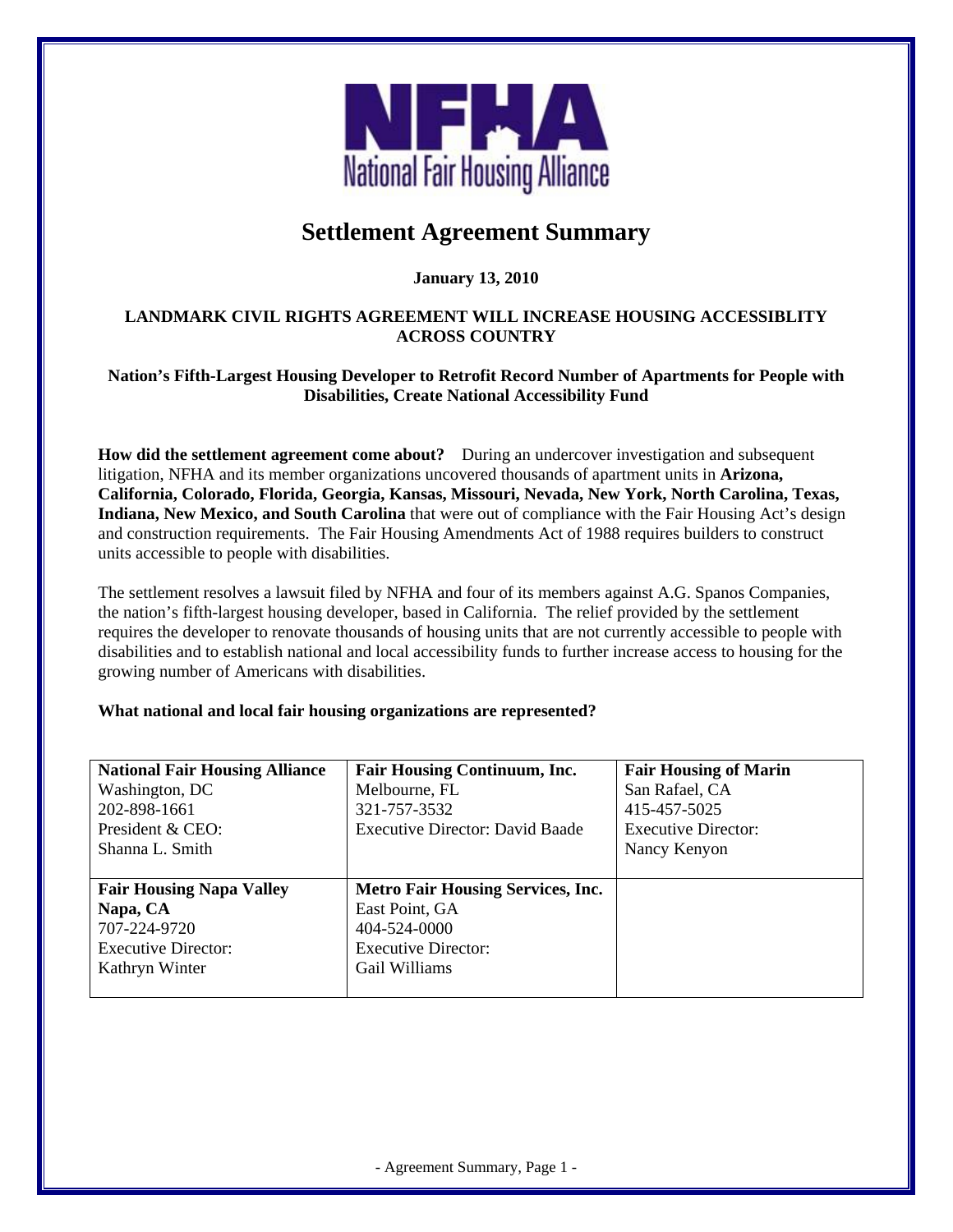#### **What does the agreement include?**

**Retrofit Requirements:** Within 3 years, the renovation of 82 buildings comprising approximately 12,300 units to make them accessible for people with disabilities.

**National Accessibility Fund:** 41 Spanos-Developed buildings could not be retrofitted because of structural or topographical complications. Instead, Spanos agreed to establish the NFHA Accessibility Fund with \$4.2 million over five years for grants to homeowners and renters who require modifications or other assistance to make their homes accessible.

**Local Accessibility Funds:** Spanos will contribute \$750,000 over three years to be used by the five plaintiffs to establish local retrofit funds. Each fair housing agency and NFHA will establish a program to provide grants, directly or through support organizations, to people with disabilities.

**Building Accessible Housing Coalition:** \$40,000 will support the creation of an accessibility coalition to be co-chaired by NFHA and Metro Fair Housing Services. The coalition, including builders, architects, social services providers, medical professionals, city/county planners, fair housing practitioners, and disability advocates, will identify new construction designs and modification needs to help increase the supply of accessible housing nationwide. A report will be released within 18 months.

**National Media Campaign:** Spanos will support NFHA's *A Richer Life* multi-media campaign with a \$100,000 contribution. NFHA created the first national media campaign to promote inclusive communities as a proactive step to encourage neighbors to welcome people who are different from themselves because of their race, color, religion, national origin, disability, or other personal characteristic. [www.aricherlife.org](http://www.aricherlife.org/)

**Damages and Attorney Fees:** The agreement includes \$950,000 in compensatory damages to the plaintiffs and \$1.325 million in attorneys' fees and litigation costs. The agreement will be monitored over a five year period.

**What is the Fair Housing Amendments Act?** The Fair Housing Amendments Act of 1988 is a federal law that provides anti-discrimination protection for people with disabilities. It mandates that every multifamily apartment building containing four or more units, and built for first occupancy after March 13, 1991, is subject to certain design and construction requirements. All ground floor units must comply with the following requirements, as must all units served by an elevator.

**Why is building accessible apartments important and required?** A person using a wheelchair or other mobility aid is just as effectively excluded from the opportunity to live in a particular dwelling by steps or thresholds at building or unit entrances and by too narrow doorways as they are by a posted sign saying "No Handicapped People Allowed." In considering the 1988 disability amendments to the Fair Housing Act, Congress stressed that enforcement of civil rights laws is necessary to protect people with disabilities from the devastating impact of housing discrimination, including the architectural barriers erected by developers who fail to construct dwellings and public accommodations accessible to, and adaptable by, people with disabilities.

**How were Spanos properties out of compliance with the Fair Housing Amendments Act?** Accessibility standards are a blend of accessible and adaptable design features that apply to buildings ready for occupancy after March 13, 1991. All ground floor units must comply with the requirements, as must all units served by an elevator in buildings with an elevator and four or more units. The Act also requires housing providers to make reasonable accommodations in rules, policies and practices to disabled people in order to provide equal opportunity of use and enjoyment of their homes. NFHA and its members identified the following violations during the investigation. Not all violations were found in every complex:

- Agreement Summary, Page 2 -